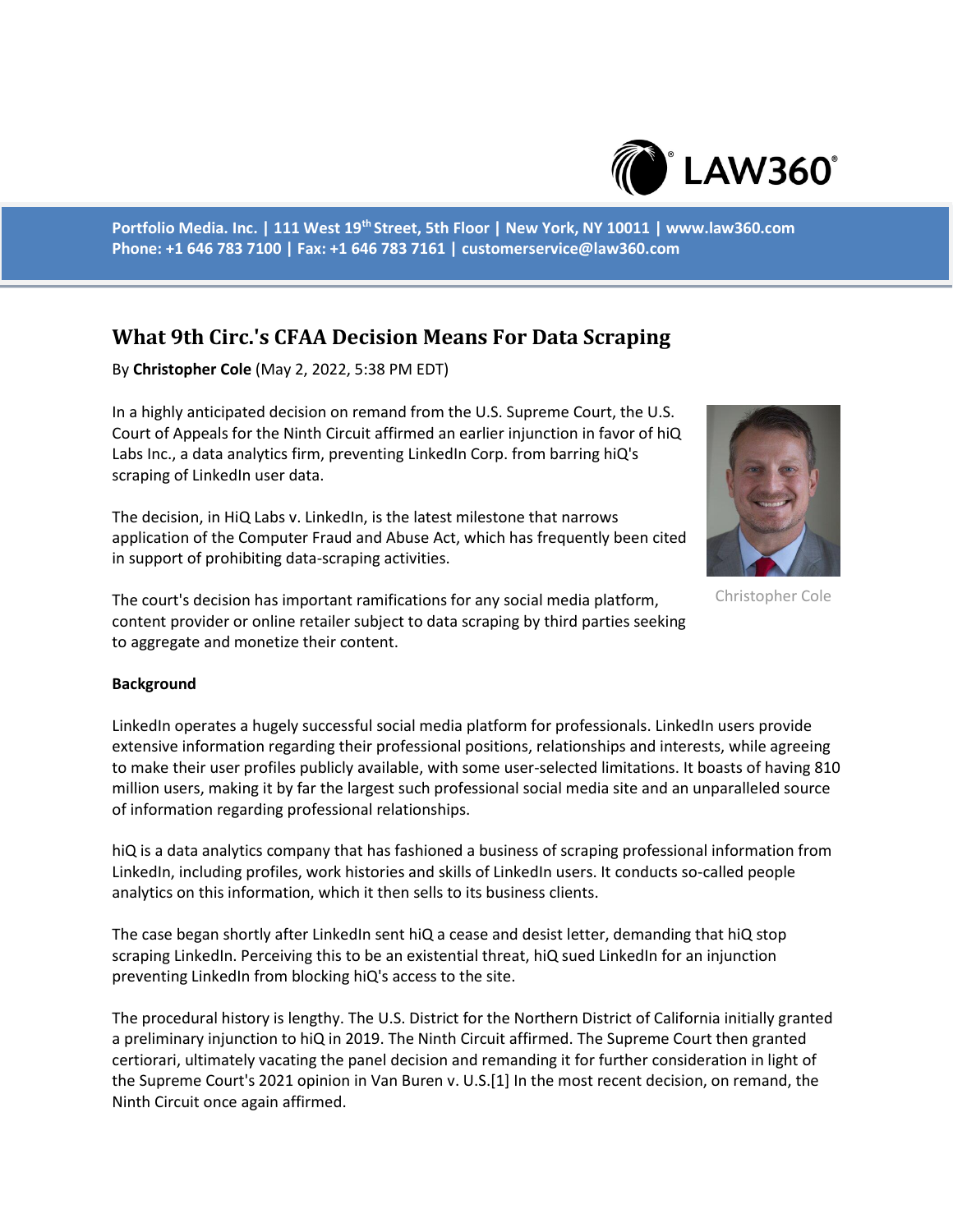## **The Ninth Circuit Decision**

The Ninth Circuit concluded that hiQ had met its preliminary injunction standards primarily for two reasons. First, the court concluded that the potential harm to hiQ of denying the injunction would be very large, while granting the injunction would be less harmful to LinkedIn. Second, it concluded that hiQ had presented what the court concluded were "serious questions going to the merits."

The most interesting part of the opinion revolves around the court's analysis of one of several legal theories often asserted against such data-scraping activities — the interplay between state law tortious interference claims and the federal Computer Fraud and Abuse Act.

The CFAA states in relevant part that "[w]hoever … intentionally accesses a computer without authorization or exceeds authorized access, and thereby obtains … information from any protected computer … shall be punished" by fine or imprisonment.[2]

The key question addressed by the court was whether hiQ's scraping of LinkedIn data constituted access without authorization, either before or after LinkedIn had sent the cease and desist letter, and therefore whether hiQ's tortious interference claims were preempted by the CFAA.

In concluding that hiQ's access was not without authorization, and therefore that the CFAA did not preempt state law, the court observed that the LinkedIn content hiQ had been scraping was otherwise freely available from LinkedIn to any third party with a web browser. It analogized the CFAA to a law that prevents breaking and entering, or hacking, which makes it an anti-intrusion statute.

The court concluded that authorization under the CFAA is "only required for password-protected sites or sites that otherwise prevent the general public from viewing the information." When one enters without authorization, one is hacking or entering without permission.

The court reasoned that this holding could be reconciled with the Supreme Court's recent Van Buren decision. In that case, the Supreme Court vacated the CFAA conviction of a police officer who had accepted bribes to run license plate searches using the computer in his police car. While the officer had been granted access to the license plate search system for legitimate policing work, he was prohibited from using that system to run searches unrelated to policing.

The court found that the misuse of a computer system, to which the defendant otherwise had been given access, could not give rise to a criminal CFAA conviction. Applying what it called a gates-up-ordown inquiry, the court concluded that if the defendant had access to the system already, he could not be prosecuted under the CFAA for accessing other areas of the system even if he had been told not to do so.

In the view of the court, the CFAA only criminalized unauthorized access in gates-down circumstances. Merely breaching a contractual prohibition or exceeding a code-based limitation was not without authorization within the meaning of the CFAA.

## **Implications**

The hiQ case will likely proceed in one of two directions — either to a trial, or another trip to the Supreme Court. Therefore, it may be premature to draw definitive conclusions about the state of the law in this area — even in the Ninth Circuit.